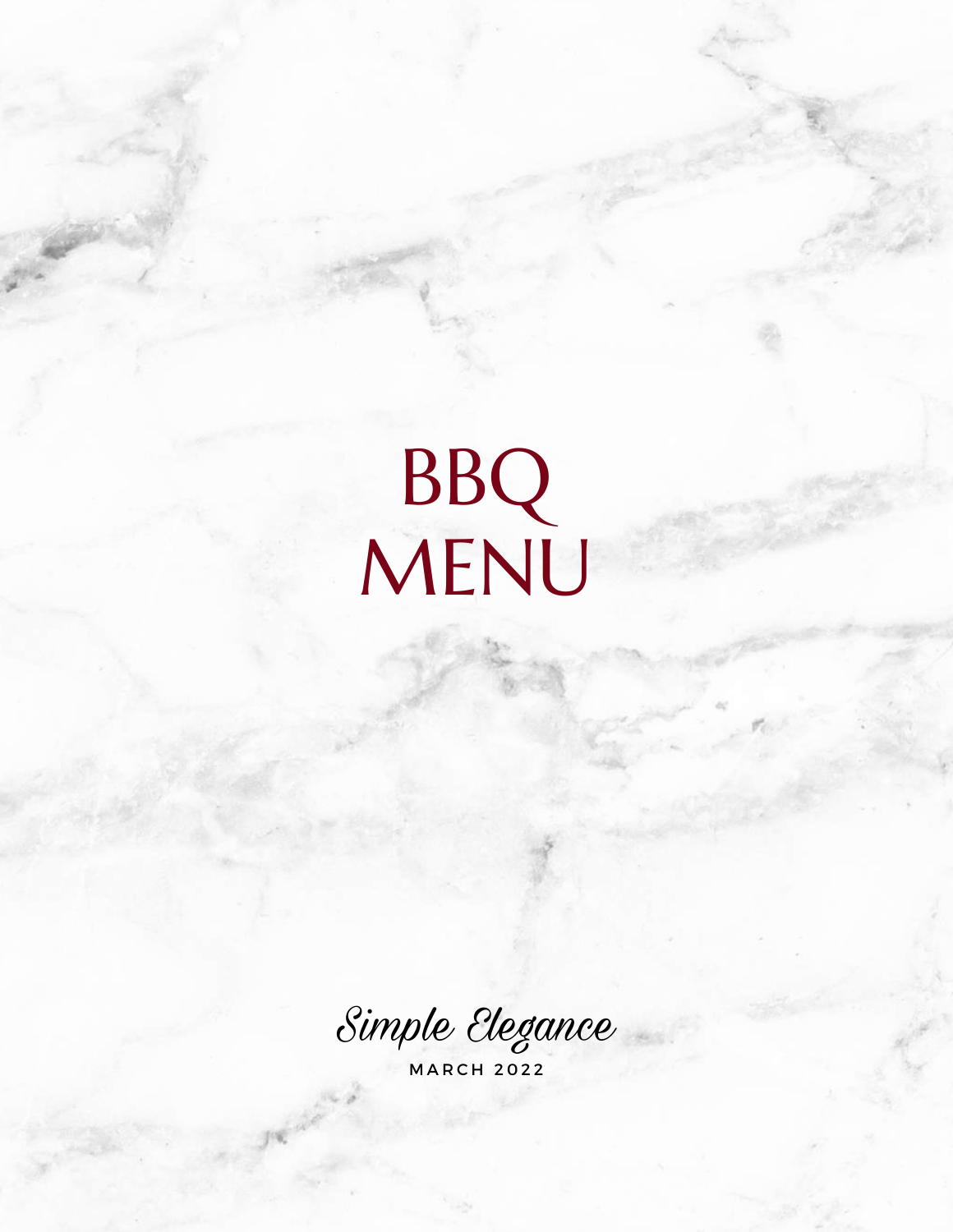# Simple Elegance

## Backyard Barbecue Combination Packages!

All combos include baked beans & homemade BBQ sauce 25 person minimum required on all items

1 meat, 2 sides 19 per person

### 2 meats, 2 sides 21 per person

3 meats, 2 sides 25 per person

#### Choice of Meat

Marinated Grilled Tri-Tip Pork Spare Ribs Smoked Chicken Pieces Grilled Boneless Skinless Chicken Breasts Tender Smoked Beef Brisket Pulled Pork Assorted Grilled Sausages (hot links, kielbasa, polish, chicken apple)

### Choice of Sides

Red Skinned Potato Salad Garden Salad Cole Slaw Macaroni Salad Corn on/off the Cob Watermelon Slices (seasonal) Assorted Bagged Chips (for each additional side add 3 per person)

### Choice of Bread

Bread and Butter Focaccia Corn Bread w/ Butter - add 1

#### [WWW.SECATERING.COM](http://www.secatering.com/) | 925-718-8075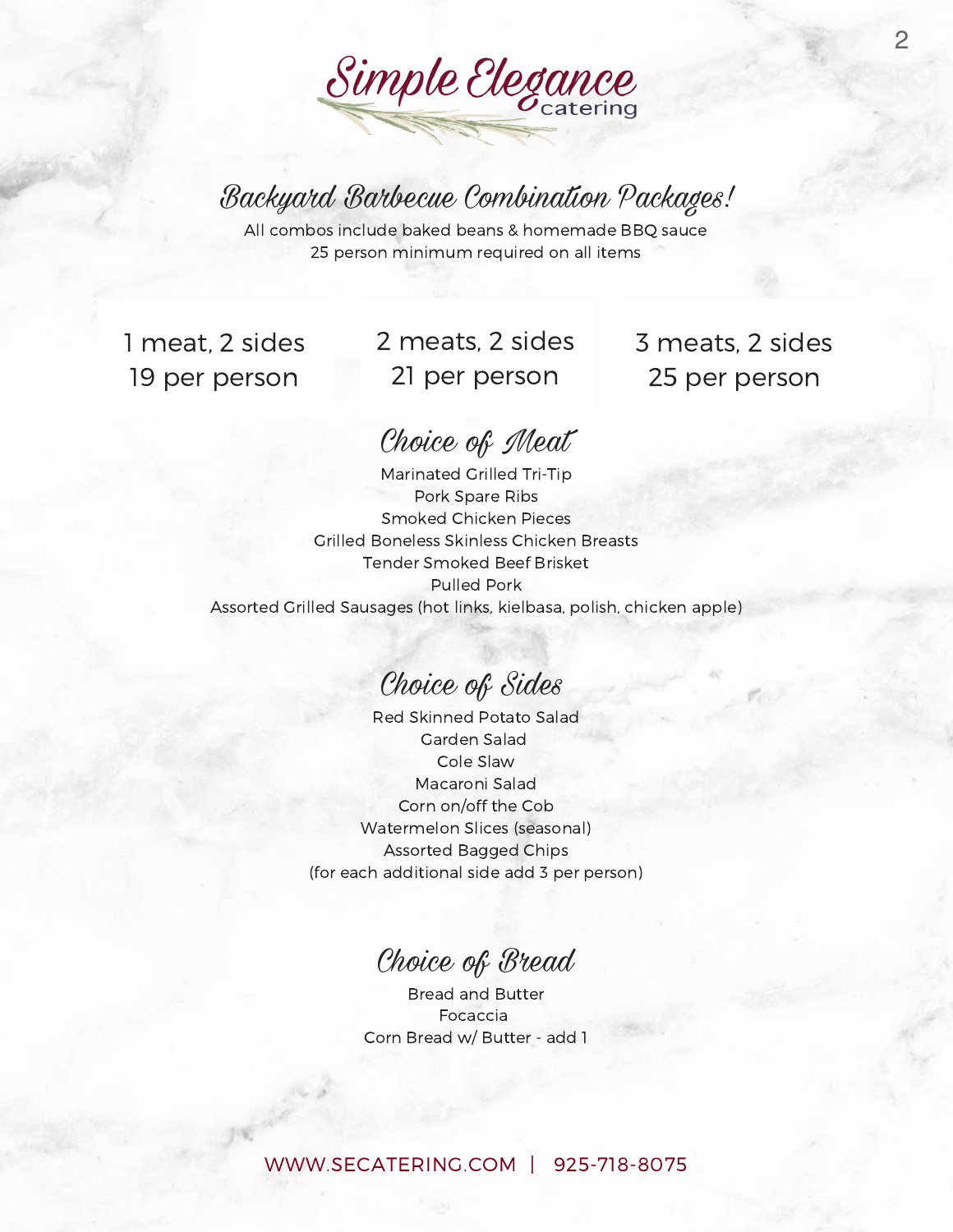

## Burger and Dog Combinations

Available as a drop off meal, but we LOVE coming on-site and grilling on the spot. Recommended for maximum freshness. Have one of our Chefs come out and entertain your guests at your next event. Additional fees for staffing on-site chefs will apply, bbq rental available.

**All options below include baked beans, buns, tomato, lettuce, white onion, mustard, ketchup, and choice of 2 sides.**

### **Burgers**

| 1/4 lb. Hamburger | 16  |
|-------------------|-----|
| Garden Burger     | 15. |
| Impossible Burger | 18. |



| 1/4 lb. All Beef Frankfurters                |     |
|----------------------------------------------|-----|
| <b>Regular Sized Hotdogs</b>                 |     |
| <b>Assorted Gourmet Sausages</b>             | 15. |
| (hot links, kielbasa, polish, chicken apple) |     |
| Housemade Growler Brat                       |     |

#### Burger & Hotdog Combo

19

1/4 Hamburger & Regular Hotdog for each Guest

#### Choice of Sides (choose two)

Red Skinned Potato Salad Garden Salad Cole Slaw Macaroni Salad Watermelon Slices (seasonal) Assorted Bagged Chips (for each additional side add 3 per person)